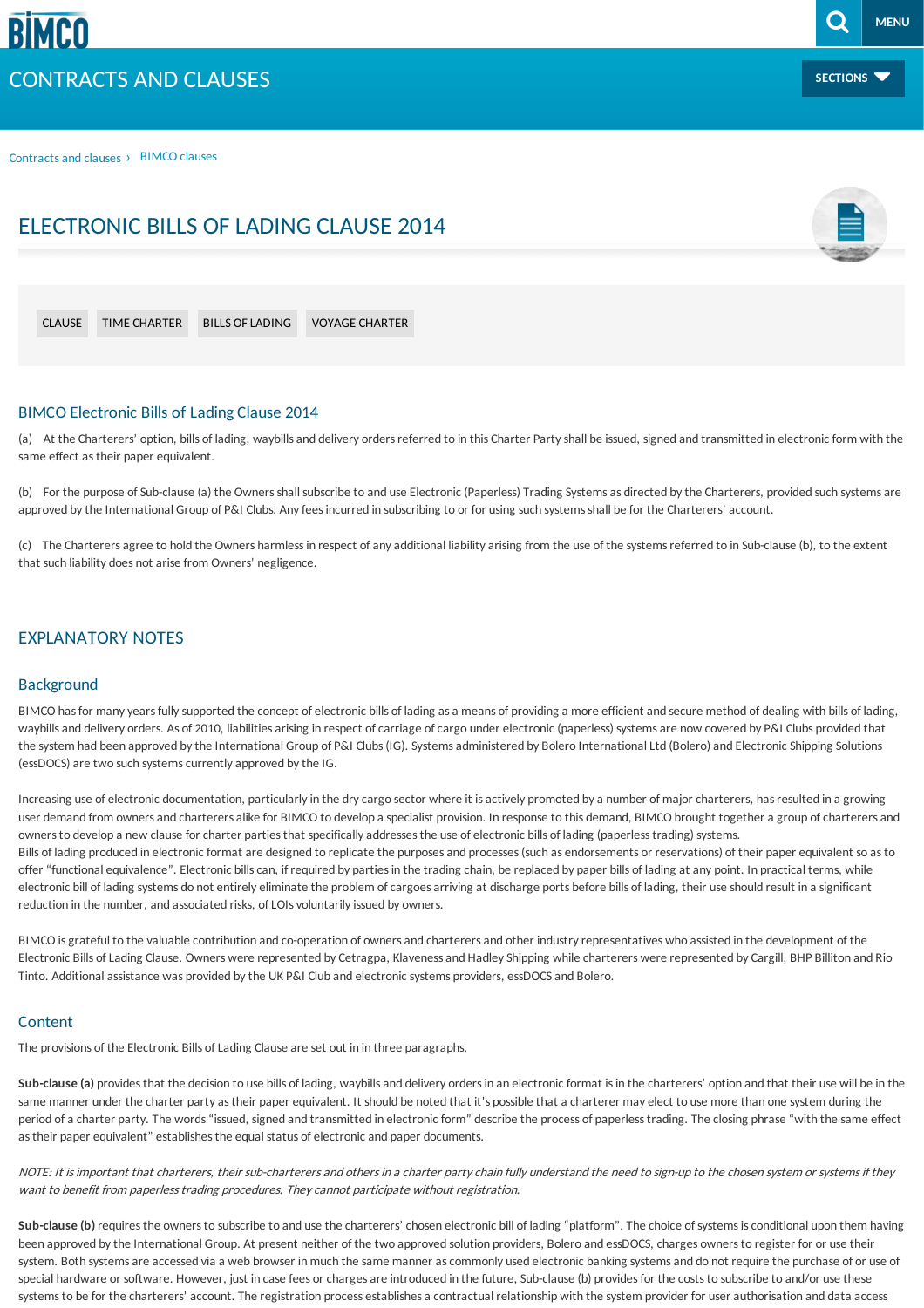essential to the functioning of electronic documentation procedures.

NOTE: Owners do **not** need to advise their P&I Clubs prior to using an electronic paperlesstrading system if the system isalreadyapproved bythe International Group.

Sub-clause (c) provides an indemnity for any "additional" liabilities that are not the result of the owners' negligence. While Clubs provide the same degree and scope of cover to paper and approved systems of paperless trading, the indemnity is provided in response to owner concerns that unanticipated liabilities might nevertheless arise with electronic systems. However, these "additional" liabilities are not readily identifiable as those involved in the use of electronic bills of lading have concluded that the use of such systems will not result in unanticipated liabilities arising.

It should be noted that Club cover applies to all normal P&I liabilities when using an International Group approved system. However, risks for the use of computer systems, such as viruses, "hacking", or theft of information are not of a traditional P&I nature and any party wishing to protect against such risks must seek cover in the commercial markets.

Originally published in BIMCO Special Circular No. 3, 20May 2014 -Electronic Bills ofLading Clause for Charter Parties

#### **[Print](javascript:window.print()) page [Share](mailto:?subject=Sharing Page From BIMCO&body=Hey, check this page out from BIMCO. %0D%0A %0D%0Ahttps://www.bimco.org:443/contracts-and-clauses/bimco-clauses/current/electronic-bills-of-lading-clause-2014) page [Save](/~/pdf/7da4278c-c634-4f13-8d2d-cb5a50f4cb65/Electronic-Bills-of-lading-Clause-2014.pdf) as PDF**



## Related Help & Advice

[COVID-19](/contracts-and-clauses/chartering-help-and-advice/novel-coronavirus/time-charter-and-covid19) Advice on charter parties and other contracts

Bills of lading [advice](/contracts-and-clauses/chartering-help-and-advice/bills-of-lading-advice/authority_to_sign_bills_of_lading)

Time [charter](/contracts-and-clauses/chartering-help-and-advice/time-charter-advice/approval-by-oil-majors) advice

[Voyage](/contracts-and-clauses/chartering-help-and-advice/voyage-charter-advice/about_about) charter advice

[Booking](/contracts-and-clauses/chartering-help-and-advice/booking-notes-and-waybills/booking-note) notes

[General](/contracts-and-clauses/chartering-help-and-advice/general-average/general_average_york-antwerp_rules_2016) average

[Miscellaneous](/contracts-and-clauses/chartering-help-and-advice/miscellaneous/alternative-arbitration-centres)

# Create or edita contract

The one-stop digital shop for all the standard maritime contracts and clauses you'll ever need.

Find out [more](/contracts-and-clauses/create-a-contract)

#### RELATED PUBLICATION

Check Before Fixing



This guide has been a useful tool on the basic principles in daily chartering and other shipping transactions for over 30 years and serves as an indispensable c...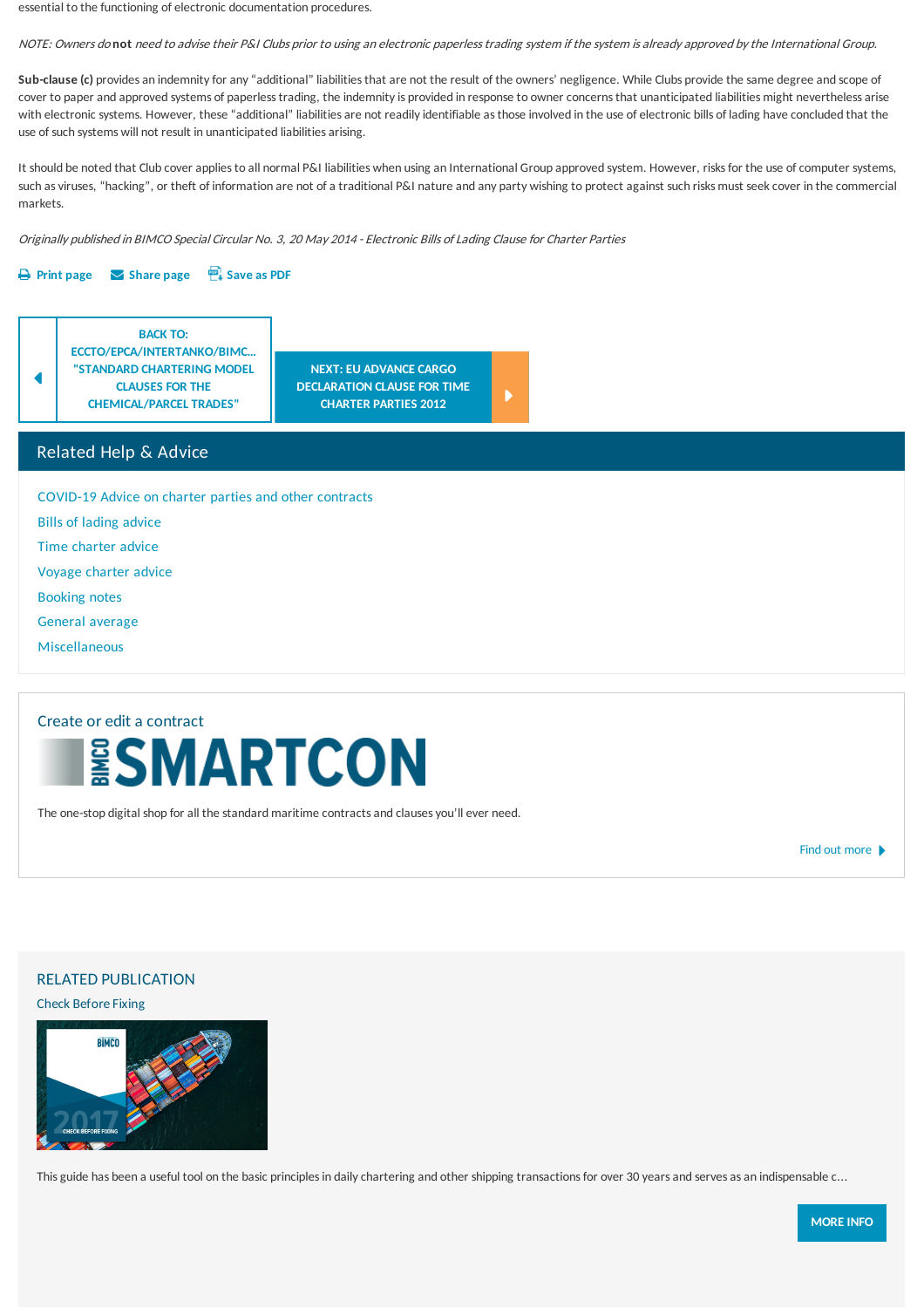### <span id="page-2-0"></span>RELATED TRAINING

Summer Shipping School

 Vaerloese, Denmark, <sup>14</sup> September, <sup>2020</sup>



The Summer Shipping School is designed to provide a thorough overview of skills used in chartering and operations through case studies and first-class teaching....

**[MOREINFO](/training/courses/2020/0914_summer-shipping-school_copenhagen)**

## LATEST RELATED NEWS

#### New BIMCO Law & Arbitration clause will [clarifyarbitration](/news/contracts-and-clauses/20200626-new-law-and-arbitration-clause) processes

#### 26 June 2020

If a contractual dispute escalates and one of the parties want to involve arbitrators, it is essential that notices of commencement of proceedings and the appointment of arbitrators are properly served to the right people. BIMCO's new Law & Arbitration Clause will address these issues with a provision requiring parties to a contract to clearly identify who are authorised to receive arbitration notices and communication.

[NEWSSTORY](/search-result?term=News story) [CLAUSE](/search-result?term=Clause) [ARBITRATION](/search-result?term=Arbitration)

#### BIMCO publishes [COVID-19](/news/priority-news/20200625-bimco-publishes-covid-19-crew-change-clause) crew change clause

#### 25 June 2020

BIMCO has produced a COVID-19 Crew Change Clause for Time Charter Parties in response to the extraordinary circumstances faced by many owners whose crew have had to remain on board during the COVID-19 "lockdown" for periods often extending beyond their contracts of employment.



#### ASBAGASVOY charter party near completion

#### 12 June 2020

The subcommittee set up by BIMCO and the Association of Ship Brokers & Agents (U.S.A.), Inc. (ASBA) to develop a new gas tanker voyage charter party (ASBAGASVOY) has agreed on a final draft which will be presented for adoption by the BIMCO Documentary Committee at its next meeting on 22 September.



## BIMCO, Institute of Chartered Shipbrokers and Videotel partner in online education collaboration

#### 20 May 2020

BIMCO, Institute of Chartered Shipbrokersand Ocean Technologies Group subsidiary Videotel have partnered to create a high-quality, accessible educational resource to help maritime students across the globe to continue their studies remotely during the coronavirus pandemic.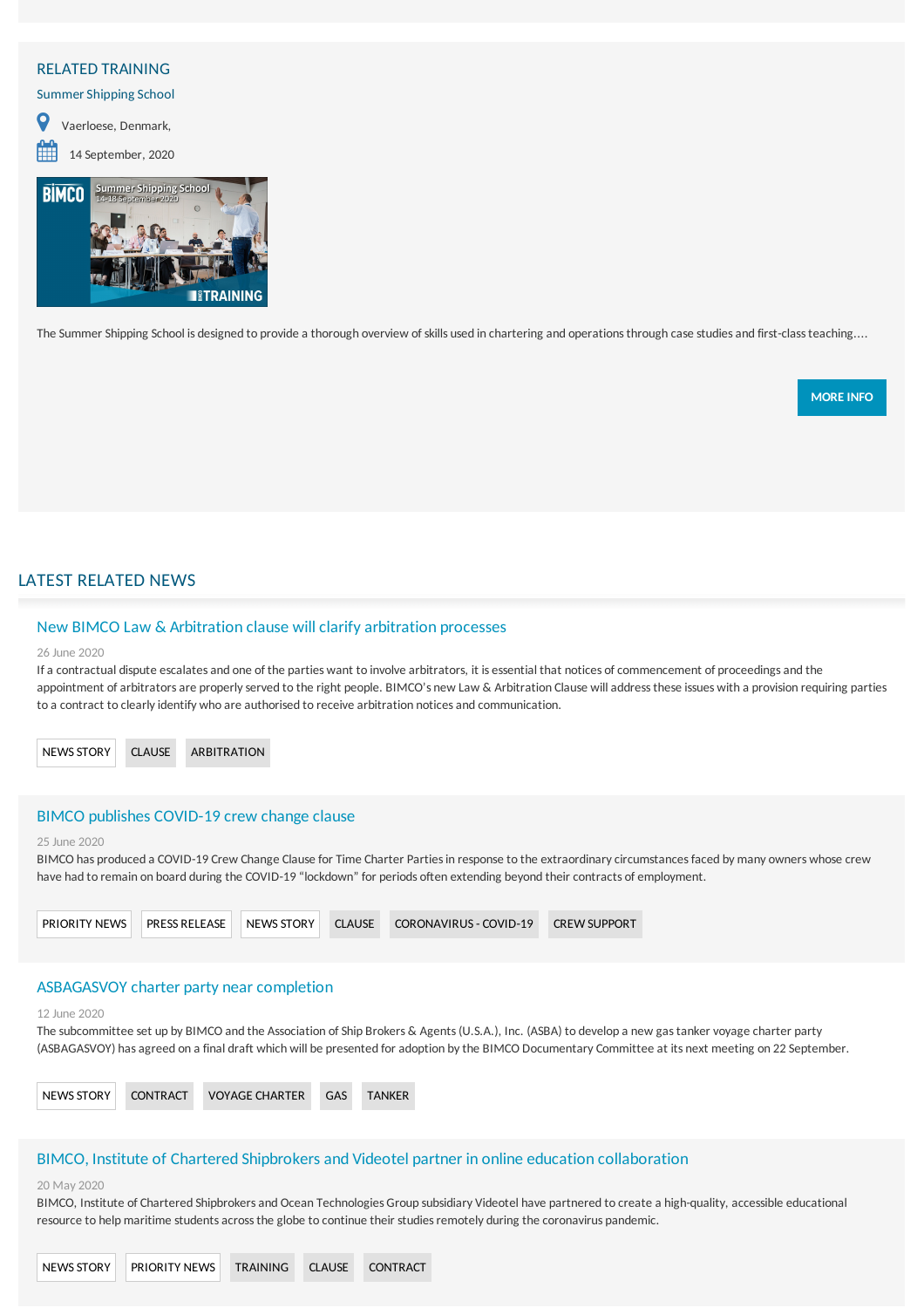## New BIMCO Law & [Arbitration](/news/contracts-and-clauses/20200515-new-bimco-law-and-arbitration-clause-under-way) Clause under way

#### 15 May 2020

BIMCO has started work to develop a new Law & Arbitration Clause. The new clause will provide a short and "one size fits all" approach to dispute resolution, while adding Hong Kong as the fourth named arbitration venue. The addition of Hong Kong reflects its increased popularity as a centre for dispute resolution and that it is currently ranked among the top maritime arbitration centres in the world.

[NEWSSTORY](/search-result?term=News story) [CLAUSE](/search-result?term=Clause) [ARBITRATION](/search-result?term=Arbitration)

|                                                                                                                                                                                     | <b>VIEW ALL NEWS</b> |
|-------------------------------------------------------------------------------------------------------------------------------------------------------------------------------------|----------------------|
| Stay up to date                                                                                                                                                                     |                      |
| Receive news on the latest developments related to shipping contracts and clauses. Get advice on choosing the right contract for your<br>business and which clauses to add and why. |                      |
|                                                                                                                                                                                     | <b>SUBSCRIBE</b>     |
| <b>ELSEWHERE ON BIMCO</b>                                                                                                                                                           |                      |
| Holiday calendar                                                                                                                                                                    |                      |
| BIMCO's Holiday Calendar covers general holidays in over 150 countries, plus local holidays and working hours in more than 680 ports around the world.                              |                      |

Find holidays in a country, state or port

e.g. France **. . .**

#### Holidaycalendar

BIMCO's Holiday Calendar covers general holidays in over 150 countries, plus local holidays and working hours in more than 680 ports around the world.

Find holidays in a country, state or port

e.g. France **. . .**

## Learn about your cargo

For general guidance and information on cargo-related queries.